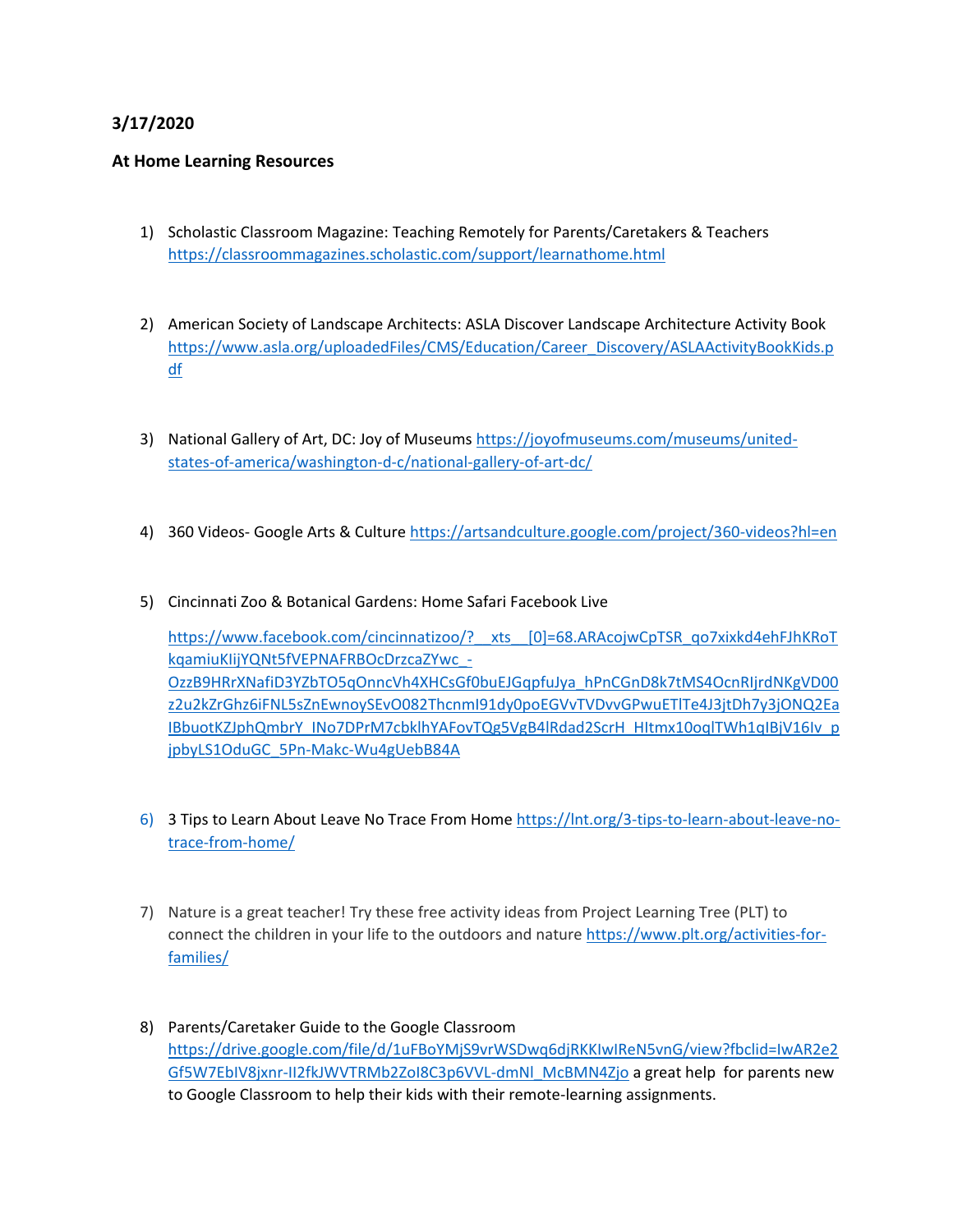9) Stuck At Home? Connect with Nature Through These Invigorating Live Feeds

[https://www.forbes.com/sites/lavanyasunkara/2020/03/16/stuck-at-home-connect-with-nature](https://www.forbes.com/sites/lavanyasunkara/2020/03/16/stuck-at-home-connect-with-nature-through-these-invigorating-live-feeds/#7e1bcbed7f60)[through-these-invigorating-live-feeds/#7e1bcbed7f60](https://www.forbes.com/sites/lavanyasunkara/2020/03/16/stuck-at-home-connect-with-nature-through-these-invigorating-live-feeds/#7e1bcbed7f60)

#### **Get Outside Learning Ideas**

- 1) Explore Your Own Backyard! Here are some ideas for backyard exploration from PLT<https://www.plt.org/activities-for-families/in-your-own-backyard/>
- 2) Go for a hike!<https://www.dcnr.pa.gov/Recreation/WhatToDo/Hiking/Pages/default.aspx> Find your local PA State Park <https://www.dcnr.pa.gov/StateParks/FindAParkByRegion/Pages/default.aspx>
- 3) Use these activities to explore your Local Park [https://www.plt.org/activities-for](https://www.plt.org/activities-for-families/exploring-local-park/)[families/exploring-local-park/](https://www.plt.org/activities-for-families/exploring-local-park/)
- 4) Take your kids fishing! In response to virus concerns, Statewide Opening Day of trout season will take place on **April 18.** All those >age 16 must have a fishing license. Go **[here](https://www.gonefishingpa.com/) to get yours.** FYI-To reduce unnecessary travel and social contact amid health concerns, PFBC Commission Executive Director Tim Schaeffer signed an emergency order that allows anglers and boaters to display their fishing license, launch permit, or boat registration digitally on a phone or other mobile device as proof of possession. First time fishing? Check out *[PFBC's "Fishing](https://www.fishandboat.com/Fish/FishingFundamentals/Pages/default.aspx)  [Fundamentals."](https://www.fishandboat.com/Fish/FishingFundamentals/Pages/default.aspx)*
- 5) Plant seeds! Plant your garden with your kids (even if it's only one pot!) <https://kidsgardening.org/gardening-basics/>
- 6) Try birdwatching!

[https://www.allaboutbirds.org/news/?\\_\\_hstc=161696355.24a8e8947961ead8487705dba5a44d](https://www.allaboutbirds.org/news/?__hstc=161696355.24a8e8947961ead8487705dba5a44d33.1584476266444.1584476266444.1584476266444.1&__hssc=161696355.171919.1584476266445&__hsfp=824236545#/_ga=2.191147564.74058668.1584476266-658830596.1584476266) [33.1584476266444.1584476266444.1584476266444.1&\\_\\_hssc=161696355.171919.158447626](https://www.allaboutbirds.org/news/?__hstc=161696355.24a8e8947961ead8487705dba5a44d33.1584476266444.1584476266444.1584476266444.1&__hssc=161696355.171919.1584476266445&__hsfp=824236545#/_ga=2.191147564.74058668.1584476266-658830596.1584476266) [6445&\\_\\_hsfp=824236545#/\\_ga=2.191147564.74058668.1584476266-658830596.1584476266](https://www.allaboutbirds.org/news/?__hstc=161696355.24a8e8947961ead8487705dba5a44d33.1584476266444.1584476266444.1584476266444.1&__hssc=161696355.171919.1584476266445&__hsfp=824236545#/_ga=2.191147564.74058668.1584476266-658830596.1584476266) Record backyard birds (through April) with Project FeederWatch<https://feederwatch.org/>

7) 20 Backyard Science Experiments for Kids! [https://www.kcedventures.com/blog/backyard](https://www.kcedventures.com/blog/backyard-science-lab-and-science-experiments?fbclid=IwAR2gKwei4MVJBcNqf2Q1hZ_7Pr_d1ClcJWHJOFbT3fm6T-O-x33AoEDdW2E)[science-lab-and-science-](https://www.kcedventures.com/blog/backyard-science-lab-and-science-experiments?fbclid=IwAR2gKwei4MVJBcNqf2Q1hZ_7Pr_d1ClcJWHJOFbT3fm6T-O-x33AoEDdW2E)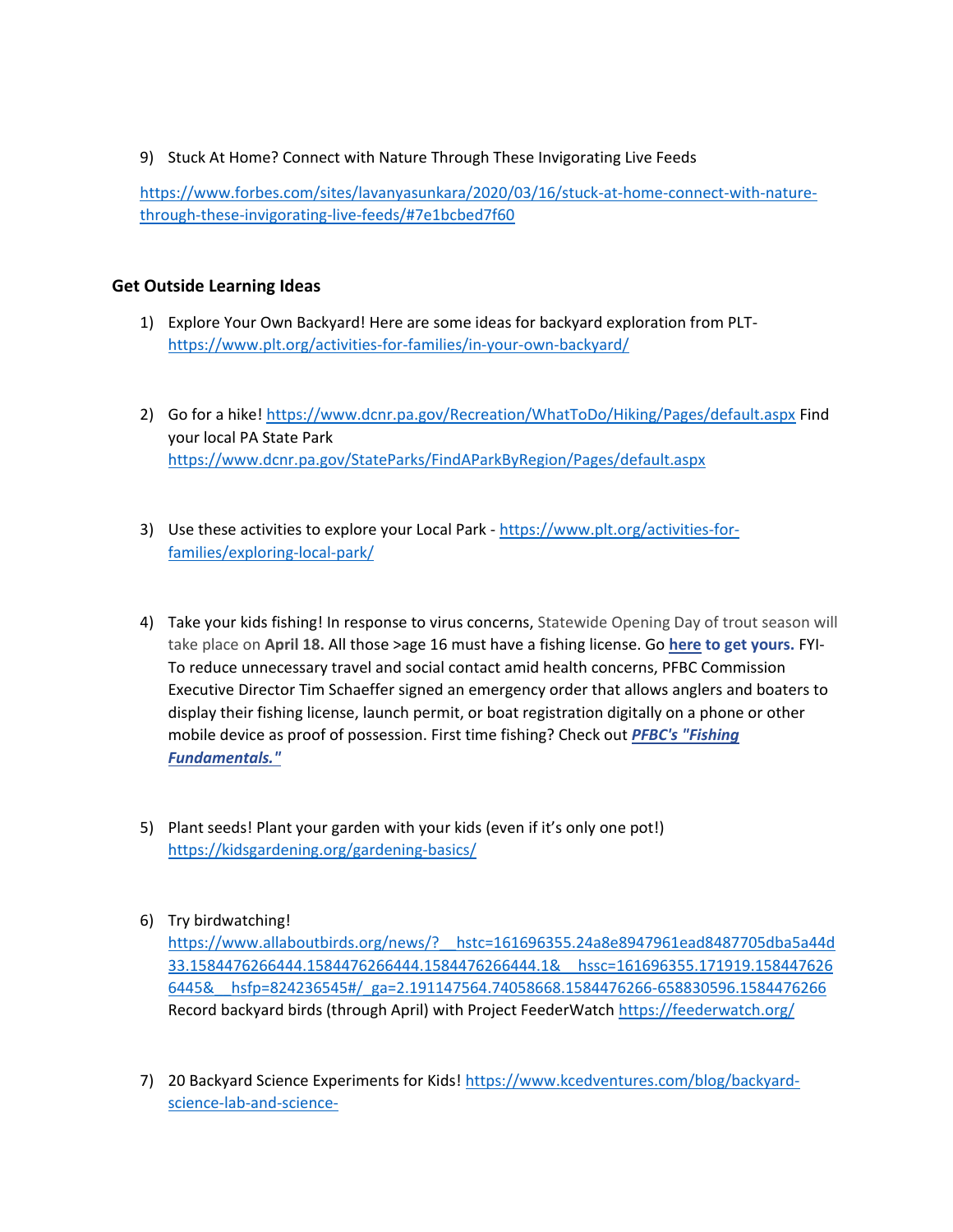[experiments?fbclid=IwAR2gKwei4MVJBcNqf2Q1hZ\\_7Pr\\_d1ClcJWHJOFbT3fm6T-O](https://www.kcedventures.com/blog/backyard-science-lab-and-science-experiments?fbclid=IwAR2gKwei4MVJBcNqf2Q1hZ_7Pr_d1ClcJWHJOFbT3fm6T-O-x33AoEDdW2E)[x33AoEDdW2E](https://www.kcedventures.com/blog/backyard-science-lab-and-science-experiments?fbclid=IwAR2gKwei4MVJBcNqf2Q1hZ_7Pr_d1ClcJWHJOFbT3fm6T-O-x33AoEDdW2E)

- 8) Work as a family to make your home greener [https://www.plt.org/activities-for](https://www.plt.org/activities-for-families/around-your-home/)[families/around-your-home/](https://www.plt.org/activities-for-families/around-your-home/)
- 9) Can you safely access a stream with your kids? Search for Benthic Macroinvertebrates (AKA "Macros") to determine water quality[. Find resources here. Y](http://www.watersheded.dcnr.state.pa.us/studying/biological/index.html)ou can also download this free [macroinvertebrate online key from Stroud Water Research Center.](https://stroudcenter.org/macros/key/?fbclid=IwAR2pmwlR8GO_diWGz-xAISt3Wo1O4i7sbf0U0TsfhXmGPqYoZKelnJP35u0) To record Macros found, you can utilize [DCNR's online Water Quality Database o](http://www.watersheded.dcnr.state.pa.us/database/index.html)r the download the "Water Quality App" on your iPhone or Android device or tablet (\$5; in the App store).
- 10) Tons of great ideas! Follow the "Get the kids Outside" Facebook page at [https://www.facebook.com/getthekidsoutside/?\\_\\_xts\\_\\_\[0\]=68.ARBmQUExfuzPZgB3x4Qlt5fsAo](https://www.facebook.com/getthekidsoutside/?__xts__%5b0%5d=68.ARBmQUExfuzPZgB3x4Qlt5fsAo5fmuKZEsBUIhaU54CyAo5Pi9NFuPRi8z4wjdA9cGKkCyZh0xHZ0qz8sfrcqIr1LD6oq0Zm-GooT19yCkP0jQDmNbN4rH7lQ5EGC4mJJ8fI1oSCpxhVqNTGrSZ_ym2dkETVfYeFmz6TYuageMwWLq8L3GNyjQ_BpwVu7vE2FatuJGixhxvX0lYdVBSv4W4LYiGkNS7LroTZi4wfmUdbueD30n94NV4JRpRPYDVPqCZjFRTYSknckrNglIWOc2dr7VJjjW7wWI2-zxpGpT9Y-TnHPTyXmh1t20-rM5lnNdgQexQpPf4L21coiDIY0YuygKmv-CTqOFs2NF7142OplV7Qc7qOLrbLtQ&__tn__=k*F&tn-str=k*F) [5fmuKZEsBUIhaU54CyAo5Pi9NFuPRi8z4wjdA9cGKkCyZh0xHZ0qz8sfrcqIr1LD6oq0Zm-](https://www.facebook.com/getthekidsoutside/?__xts__%5b0%5d=68.ARBmQUExfuzPZgB3x4Qlt5fsAo5fmuKZEsBUIhaU54CyAo5Pi9NFuPRi8z4wjdA9cGKkCyZh0xHZ0qz8sfrcqIr1LD6oq0Zm-GooT19yCkP0jQDmNbN4rH7lQ5EGC4mJJ8fI1oSCpxhVqNTGrSZ_ym2dkETVfYeFmz6TYuageMwWLq8L3GNyjQ_BpwVu7vE2FatuJGixhxvX0lYdVBSv4W4LYiGkNS7LroTZi4wfmUdbueD30n94NV4JRpRPYDVPqCZjFRTYSknckrNglIWOc2dr7VJjjW7wWI2-zxpGpT9Y-TnHPTyXmh1t20-rM5lnNdgQexQpPf4L21coiDIY0YuygKmv-CTqOFs2NF7142OplV7Qc7qOLrbLtQ&__tn__=k*F&tn-str=k*F)[GooT19yCkP0jQDmNbN4rH7lQ5EGC4mJJ8fI1oSCpxhVqNTGrSZ\\_ym2dkETVfYeFmz6TYuageMwW](https://www.facebook.com/getthekidsoutside/?__xts__%5b0%5d=68.ARBmQUExfuzPZgB3x4Qlt5fsAo5fmuKZEsBUIhaU54CyAo5Pi9NFuPRi8z4wjdA9cGKkCyZh0xHZ0qz8sfrcqIr1LD6oq0Zm-GooT19yCkP0jQDmNbN4rH7lQ5EGC4mJJ8fI1oSCpxhVqNTGrSZ_ym2dkETVfYeFmz6TYuageMwWLq8L3GNyjQ_BpwVu7vE2FatuJGixhxvX0lYdVBSv4W4LYiGkNS7LroTZi4wfmUdbueD30n94NV4JRpRPYDVPqCZjFRTYSknckrNglIWOc2dr7VJjjW7wWI2-zxpGpT9Y-TnHPTyXmh1t20-rM5lnNdgQexQpPf4L21coiDIY0YuygKmv-CTqOFs2NF7142OplV7Qc7qOLrbLtQ&__tn__=k*F&tn-str=k*F) [Lq8L3GNyjQ\\_BpwVu7vE2FatuJGixhxvX0lYdVBSv4W4LYiGkNS7LroTZi4wfmUdbueD30n94NV4JRp](https://www.facebook.com/getthekidsoutside/?__xts__%5b0%5d=68.ARBmQUExfuzPZgB3x4Qlt5fsAo5fmuKZEsBUIhaU54CyAo5Pi9NFuPRi8z4wjdA9cGKkCyZh0xHZ0qz8sfrcqIr1LD6oq0Zm-GooT19yCkP0jQDmNbN4rH7lQ5EGC4mJJ8fI1oSCpxhVqNTGrSZ_ym2dkETVfYeFmz6TYuageMwWLq8L3GNyjQ_BpwVu7vE2FatuJGixhxvX0lYdVBSv4W4LYiGkNS7LroTZi4wfmUdbueD30n94NV4JRpRPYDVPqCZjFRTYSknckrNglIWOc2dr7VJjjW7wWI2-zxpGpT9Y-TnHPTyXmh1t20-rM5lnNdgQexQpPf4L21coiDIY0YuygKmv-CTqOFs2NF7142OplV7Qc7qOLrbLtQ&__tn__=k*F&tn-str=k*F) [RPYDVPqCZjFRTYSknckrNglIWOc2dr7VJjjW7wWI2-zxpGpT9Y-TnHPTyXmh1t20](https://www.facebook.com/getthekidsoutside/?__xts__%5b0%5d=68.ARBmQUExfuzPZgB3x4Qlt5fsAo5fmuKZEsBUIhaU54CyAo5Pi9NFuPRi8z4wjdA9cGKkCyZh0xHZ0qz8sfrcqIr1LD6oq0Zm-GooT19yCkP0jQDmNbN4rH7lQ5EGC4mJJ8fI1oSCpxhVqNTGrSZ_ym2dkETVfYeFmz6TYuageMwWLq8L3GNyjQ_BpwVu7vE2FatuJGixhxvX0lYdVBSv4W4LYiGkNS7LroTZi4wfmUdbueD30n94NV4JRpRPYDVPqCZjFRTYSknckrNglIWOc2dr7VJjjW7wWI2-zxpGpT9Y-TnHPTyXmh1t20-rM5lnNdgQexQpPf4L21coiDIY0YuygKmv-CTqOFs2NF7142OplV7Qc7qOLrbLtQ&__tn__=k*F&tn-str=k*F) [rM5lnNdgQexQpPf4L21coiDIY0YuygKmv-CTqOFs2NF7142OplV7Qc7qOLrbLtQ&\\_\\_tn\\_\\_=k\\*F&tn](https://www.facebook.com/getthekidsoutside/?__xts__%5b0%5d=68.ARBmQUExfuzPZgB3x4Qlt5fsAo5fmuKZEsBUIhaU54CyAo5Pi9NFuPRi8z4wjdA9cGKkCyZh0xHZ0qz8sfrcqIr1LD6oq0Zm-GooT19yCkP0jQDmNbN4rH7lQ5EGC4mJJ8fI1oSCpxhVqNTGrSZ_ym2dkETVfYeFmz6TYuageMwWLq8L3GNyjQ_BpwVu7vE2FatuJGixhxvX0lYdVBSv4W4LYiGkNS7LroTZi4wfmUdbueD30n94NV4JRpRPYDVPqCZjFRTYSknckrNglIWOc2dr7VJjjW7wWI2-zxpGpT9Y-TnHPTyXmh1t20-rM5lnNdgQexQpPf4L21coiDIY0YuygKmv-CTqOFs2NF7142OplV7Qc7qOLrbLtQ&__tn__=k*F&tn-str=k*F)[str=k\\*F](https://www.facebook.com/getthekidsoutside/?__xts__%5b0%5d=68.ARBmQUExfuzPZgB3x4Qlt5fsAo5fmuKZEsBUIhaU54CyAo5Pi9NFuPRi8z4wjdA9cGKkCyZh0xHZ0qz8sfrcqIr1LD6oq0Zm-GooT19yCkP0jQDmNbN4rH7lQ5EGC4mJJ8fI1oSCpxhVqNTGrSZ_ym2dkETVfYeFmz6TYuageMwWLq8L3GNyjQ_BpwVu7vE2FatuJGixhxvX0lYdVBSv4W4LYiGkNS7LroTZi4wfmUdbueD30n94NV4JRpRPYDVPqCZjFRTYSknckrNglIWOc2dr7VJjjW7wWI2-zxpGpT9Y-TnHPTyXmh1t20-rM5lnNdgQexQpPf4L21coiDIY0YuygKmv-CTqOFs2NF7142OplV7Qc7qOLrbLtQ&__tn__=k*F&tn-str=k*F)

## 11) NY DEC Nature Activities

[https://www.dec.ny.gov/education/72444.html?fbclid=IwAR3qOX1jiCBw1lbPfifpr7FPpS794yp1cvZ3](https://www.dec.ny.gov/education/72444.html?fbclid=IwAR3qOX1jiCBw1lbPfifpr7FPpS794yp1cvZ3Zk_J1jfyK_QwJDvXUH4gO1I) [Zk\\_J1jfyK\\_QwJDvXUH4gO1I](https://www.dec.ny.gov/education/72444.html?fbclid=IwAR3qOX1jiCBw1lbPfifpr7FPpS794yp1cvZ3Zk_J1jfyK_QwJDvXUH4gO1I)

12) Geocaching...but make sure hand sanitizer!

<https://www.geocaching.com/blog/2020/02/three-how-to-videos-for-geocache-inspiration/>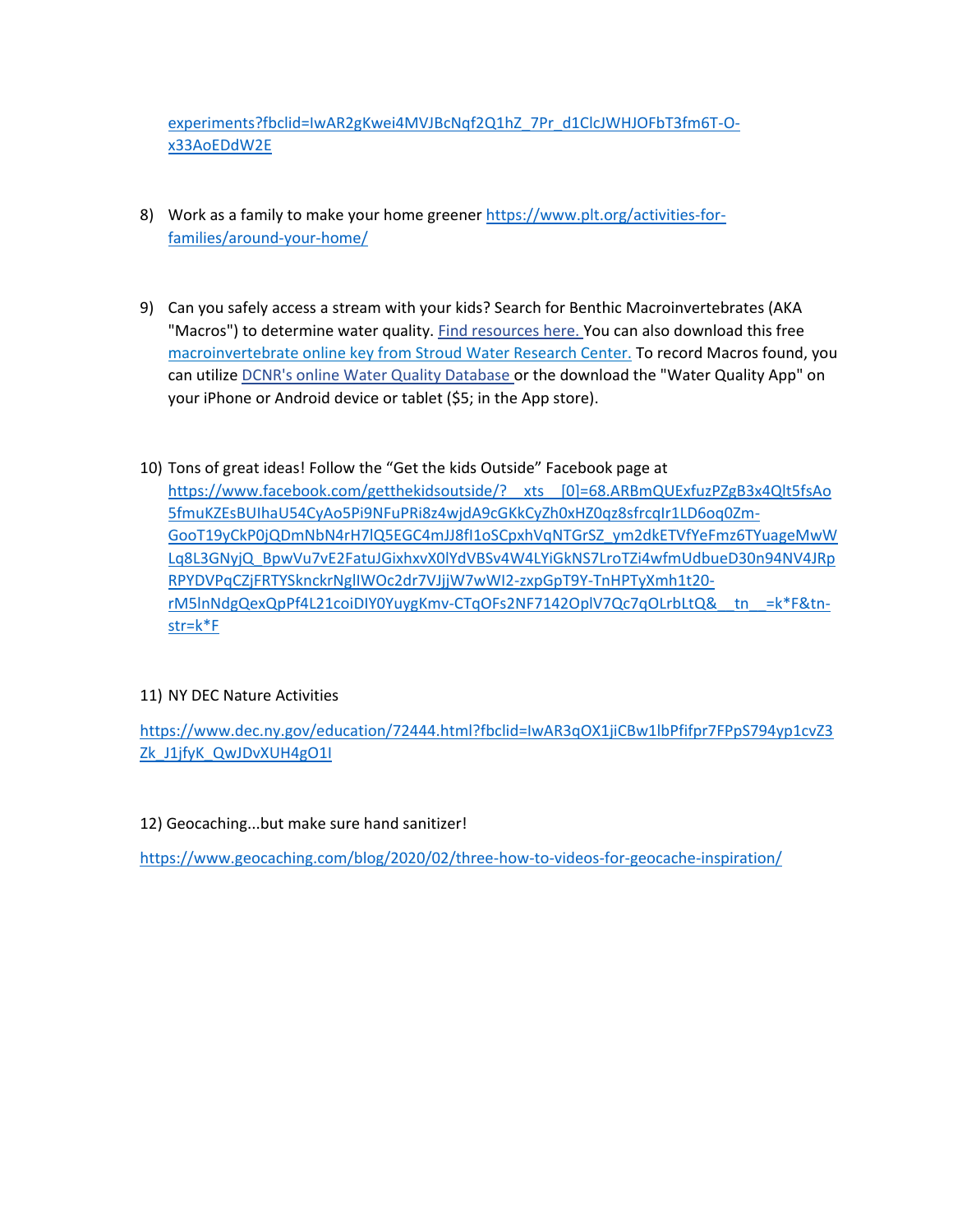# **3/18/2020 Update**

# **Covid-19 and Children**

- 1) How to talk to your kids about Covid-1[9 https://childmind.org/article/talking-to-kids-about-the](https://childmind.org/article/talking-to-kids-about-the-coronavirus/?fbclid=IwAR0dkiNaORqt8sng81iFpgvKNxA_01sK0LsXOlSC59uYsZNAXKinC4QbthQ)[coronavirus/?fbclid=IwAR0dkiNaORqt8sng81iFpgvKNxA\\_01sK0LsXOlSC59uYsZNAXKinC4QbthQ](https://childmind.org/article/talking-to-kids-about-the-coronavirus/?fbclid=IwAR0dkiNaORqt8sng81iFpgvKNxA_01sK0LsXOlSC59uYsZNAXKinC4QbthQ)
- 2) Supporting kids during the Covid-19 crisis [https://childmind.org/article/supporting-kids-during](https://childmind.org/article/supporting-kids-during-the-covid-19-crisis/)[the-covid-19-crisis/](https://childmind.org/article/supporting-kids-during-the-covid-19-crisis/)
- 3) Explaining Covid-19 to younger children- a coloring book (in English)- [https://660919d3-b85b-](https://660919d3-b85b-43c3-a3ad-3de6a9d37099.usrfiles.com/ugd/64c685_319c5acf38d34604b537ac9fae37fc80.pdf)[43c3-a3ad-3de6a9d37099.usrfiles.com/ugd/64c685\\_319c5acf38d34604b537ac9fae37fc80.pdf](https://660919d3-b85b-43c3-a3ad-3de6a9d37099.usrfiles.com/ugd/64c685_319c5acf38d34604b537ac9fae37fc80.pdf) Background on the coloring book and other language options [https://www.mindheart.co/descargables?fbclid=IwAR2W\\_yjNqevIKfw6nHNMrmTh4ClYga985n-](https://www.mindheart.co/descargables?fbclid=IwAR2W_yjNqevIKfw6nHNMrmTh4ClYga985n-YrlzP3kP-uZmFaMXfj8pH3j8)[YrlzP3kP-uZmFaMXfj8pH3j8](https://www.mindheart.co/descargables?fbclid=IwAR2W_yjNqevIKfw6nHNMrmTh4ClYga985n-YrlzP3kP-uZmFaMXfj8pH3j8)

#### **At Home Learning Resources**

- 1) A great list of Environmental Education home-based and distance learning resources (includes "Skype A Scientist, Mindfulness for Kids, resources from 4H, virtual tours of National Parks, tons of online courses, the DC online Environmental Film Festival, PBS Virtual Field trips, EE podcasts, Free Ranger Rick subscriptions, and so much more)! [https://docs.google.com/document/d/1lzzX8IVH4jxRiihzvMHyr2lwcBKYp86emBco8RnTn6Q/mo](https://docs.google.com/document/d/1lzzX8IVH4jxRiihzvMHyr2lwcBKYp86emBco8RnTn6Q/mobilebasic?fbclid=IwAR24TExT4FuF3hyAWYGwj9Ss6opjZvFOaRhtKIx5LCYcy9v9_98wHHAM3iw) [bilebasic?fbclid=IwAR24TExT4FuF3hyAWYGwj9Ss6opjZvFOaRhtKIx5LCYcy9v9\\_98wHHAM3iw](https://docs.google.com/document/d/1lzzX8IVH4jxRiihzvMHyr2lwcBKYp86emBco8RnTn6Q/mobilebasic?fbclid=IwAR24TExT4FuF3hyAWYGwj9Ss6opjZvFOaRhtKIx5LCYcy9v9_98wHHAM3iw)
- 2) Want to observe wildlife up close and be able to study their behavior? Check out live wildlife cameras! There are 1000's of cameras worldwide. Here are the best just in PA <https://uncoveringpa.com/wildlife-cameras-in-pa> . Here are some of the best from the US and Canad[a https://mashable.com/article/best-zoo-animal-livestreams/](https://mashable.com/article/best-zoo-animal-livestreams/) . Everyone needs at least one good bat cam as well<https://batworld.org/bat-cams/> and <https://explore.org/livecams/bats/flying-fox-bat-cam>
- 3) Great list of at home learning ideas from a seasoned Teacher. This is a really good, practical list. [https://www.weareteachers.com/things-to-do-during](https://www.weareteachers.com/things-to-do-during-covid/?utm_content=1584460940&utm_medium=social&utm_source=facebook&fbclid=IwAR0Fk_yGJAKJUS1JWTCWRbHjzo45-6B7LDXHpBszvudRNVFLCD507kGpnXQ)[covid/?utm\\_content=1584460940&utm\\_medium=social&utm\\_source=facebook&fbclid=IwAR0F](https://www.weareteachers.com/things-to-do-during-covid/?utm_content=1584460940&utm_medium=social&utm_source=facebook&fbclid=IwAR0Fk_yGJAKJUS1JWTCWRbHjzo45-6B7LDXHpBszvudRNVFLCD507kGpnXQ) [k\\_yGJAKJUS1JWTCWRbHjzo45-6B7LDXHpBszvudRNVFLCD507kGpnXQ](https://www.weareteachers.com/things-to-do-during-covid/?utm_content=1584460940&utm_medium=social&utm_source=facebook&fbclid=IwAR0Fk_yGJAKJUS1JWTCWRbHjzo45-6B7LDXHpBszvudRNVFLCD507kGpnXQ)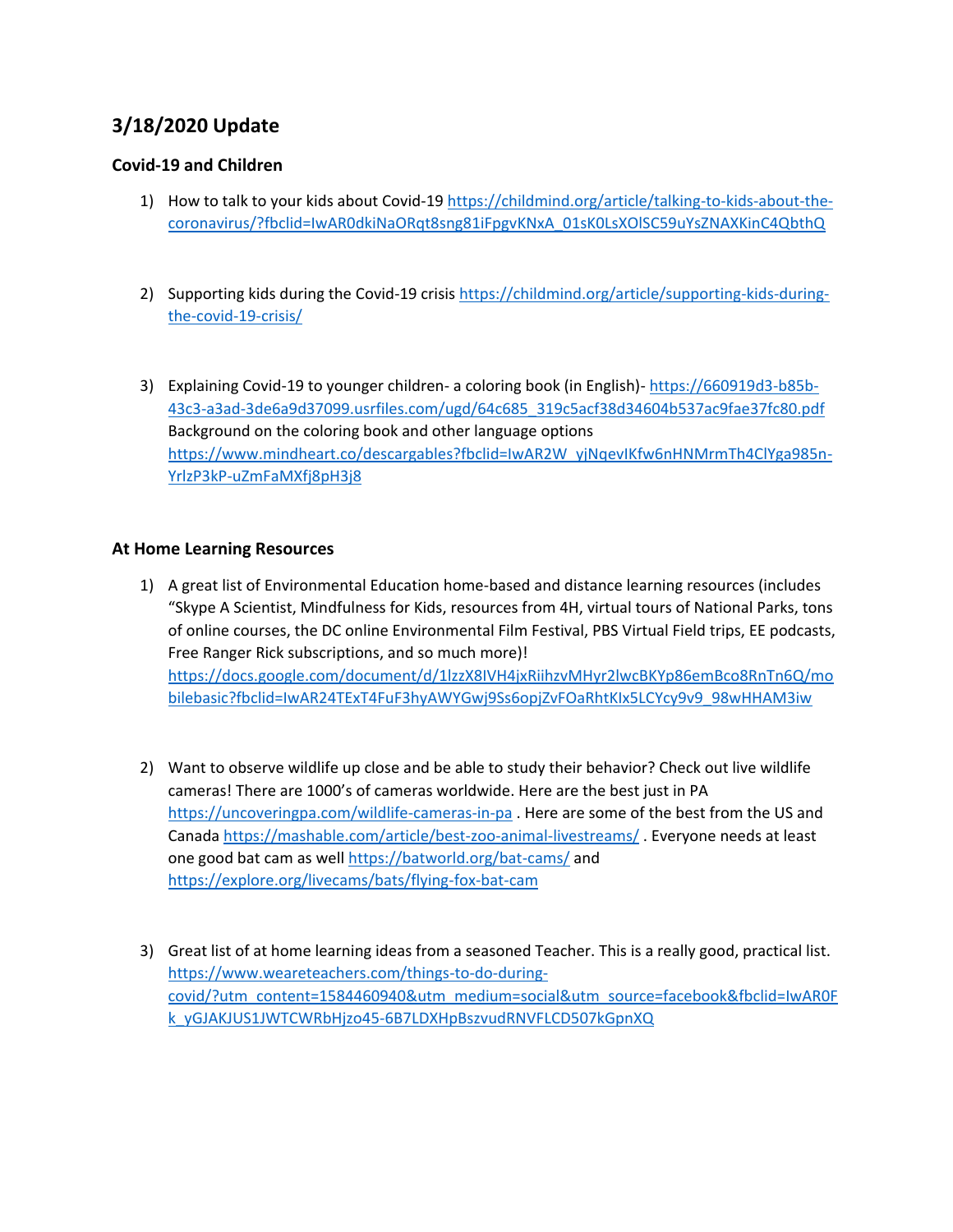# **3/19/2020 Update**

# **Get Outside Learning Ideas**

- 1) Examine micro-nature with your kids. Micro-nature is an excellent way for your child to "claim" a little piece of the outdoors, get to know it intimately through observation, and repeat visits by focusing deeply into one contained spot, as large as 1' X by 1' in area, or as small as a square inch. [https://childhoodbynature.com/becoming-a-micronature](https://childhoodbynature.com/becoming-a-micronature-ist/?fbclid=IwAR1O820M0LCZMA50GWlPZbN3T-5StyTSeVlquTFA0R3WPq5gId-hjpemoJw)[ist/?fbclid=IwAR1O820M0LCZMA50GWlPZbN3T-5StyTSeVlquTFA0R3WPq5gId-hjpemoJw](https://childhoodbynature.com/becoming-a-micronature-ist/?fbclid=IwAR1O820M0LCZMA50GWlPZbN3T-5StyTSeVlquTFA0R3WPq5gId-hjpemoJw)
- 2) Go Paddling! The water is a great way to stay healthy, exercise, and learn. Make sure to stay at least 6' away from each other at all times and do not share gear, drinks, or snacks. [https://paddling.com/learn/practice-social-distancing-go](https://paddling.com/learn/practice-social-distancing-go-paddling/?fbclid=IwAR3KQlJUXToV89VY2IOqofBtmqoxisgo91WRsEAxW8Pp8XP0p48U2SyVZOE)[paddling/?fbclid=IwAR3KQlJUXToV89VY2IOqofBtmqoxisgo91WRsEAxW8Pp8XP0p48U2SyVZOE](https://paddling.com/learn/practice-social-distancing-go-paddling/?fbclid=IwAR3KQlJUXToV89VY2IOqofBtmqoxisgo91WRsEAxW8Pp8XP0p48U2SyVZOE)

## **At Home Learning Resources**

- 1) For Parents/Caregivers- How can families support student science learning at home? [http://stemteachingtools.org/assets/landscapes/Science-Learning-Guidance-for-Families-](http://stemteachingtools.org/assets/landscapes/Science-Learning-Guidance-for-Families-During-COVID-19-School-Closures.pdf)[During-COVID-19-School-Closures.pdf](http://stemteachingtools.org/assets/landscapes/Science-Learning-Guidance-for-Families-During-COVID-19-School-Closures.pdf)
- 2) For Students: How can you continue science learning at home? [http://stemteachingtools.org/assets/landscapes/Science-Learning-Guidance-for-Students-](http://stemteachingtools.org/assets/landscapes/Science-Learning-Guidance-for-Students-During-COVID-19-School-Closures.pdf)[During-COVID-19-School-Closures.pdf](http://stemteachingtools.org/assets/landscapes/Science-Learning-Guidance-for-Students-During-COVID-19-School-Closures.pdf)